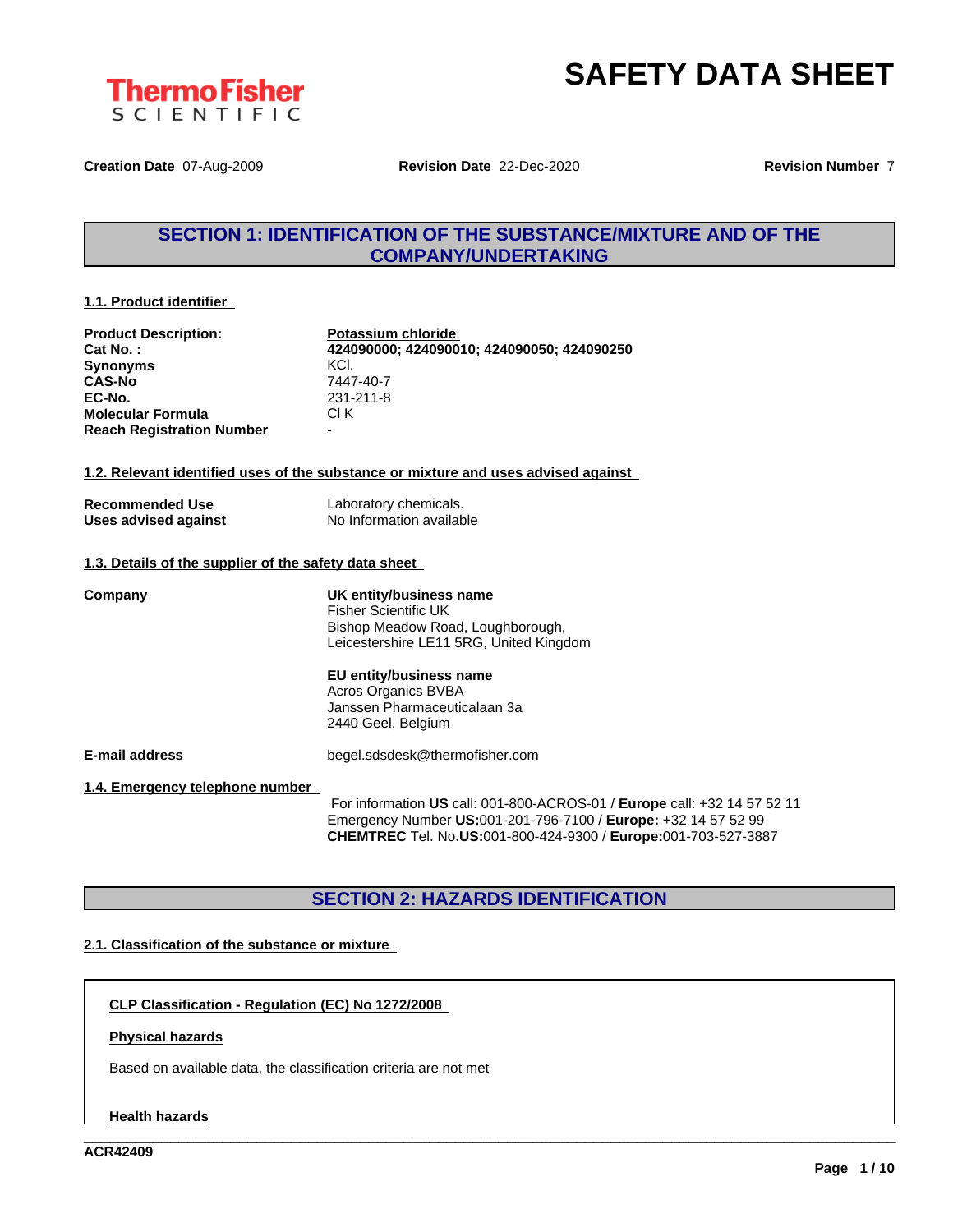Based on available data, the classification criteria are not met

### **Environmental hazards**

Based on available data, the classification criteria are not met

*Full text of Hazard Statements: see section 16*

#### **2.2. Label elements**

#### **Hazard Statements**

#### **Precautionary Statements**

#### **2.3. Other hazards**

In accordance with Annex XIII of the REACH Regulation, inorganic substances do not require assessment

Toxic to terrestrial vertebrates

### **SECTION 3: COMPOSITION/INFORMATION ON INGREDIENTS**

#### **3.1. Substances**

| <b>Component</b>   | <b>CAS-No</b> | EC-No.    | Weight % | CLP Classification - Regulation (EC) No<br>1272/2008 |
|--------------------|---------------|-----------|----------|------------------------------------------------------|
| Potassium chloride | 7447-40-7     | 231-211-8 | >95      |                                                      |

| <b>Reach Registration Number</b> |  |
|----------------------------------|--|
|                                  |  |

*Full text of Hazard Statements: see section 16*

### **SECTION 4: FIRST AID MEASURES**

#### **4.1. Description of first aid measures**

| Wash off immediately with plenty of water for at least 15 minutes. Get medical attention<br><b>Skin Contact</b><br>immediately if symptoms occur.<br>Do NOT induce vomiting. Get medical attention if symptoms occur.<br><b>Ingestion</b><br><b>Inhalation</b><br>Remove to fresh air. Get medical attention immediately if symptoms occur. If not breathing,<br>give artificial respiration.<br><b>Self-Protection of the First Aider</b><br>No special precautions required. | <b>Eye Contact</b> | Rinse immediately with plenty of water, also under the eyelids, for at least 15 minutes. Get<br>medical attention. |
|--------------------------------------------------------------------------------------------------------------------------------------------------------------------------------------------------------------------------------------------------------------------------------------------------------------------------------------------------------------------------------------------------------------------------------------------------------------------------------|--------------------|--------------------------------------------------------------------------------------------------------------------|
|                                                                                                                                                                                                                                                                                                                                                                                                                                                                                |                    |                                                                                                                    |
|                                                                                                                                                                                                                                                                                                                                                                                                                                                                                |                    |                                                                                                                    |
|                                                                                                                                                                                                                                                                                                                                                                                                                                                                                |                    |                                                                                                                    |
|                                                                                                                                                                                                                                                                                                                                                                                                                                                                                |                    |                                                                                                                    |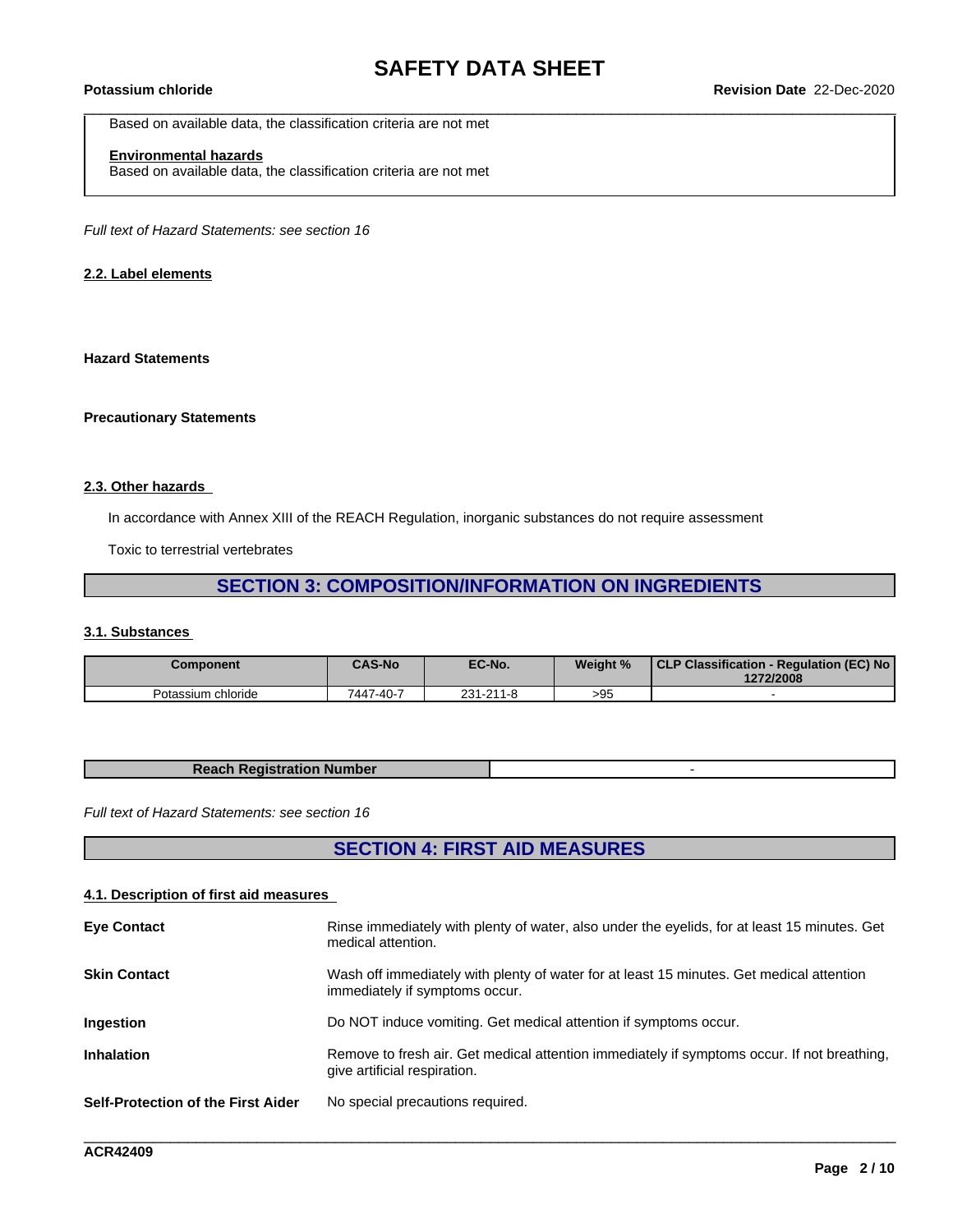#### **4.2. Most important symptoms and effects, both acute and delayed**

No information available.

#### **4.3. Indication of any immediate medical attention and special treatment needed**

**Notes to Physician** Treat symptomatically.

**SECTION 5: FIREFIGHTING MEASURES**

#### **5.1. Extinguishing media**

#### **Suitable Extinguishing Media**

Use extinguishing measures that are appropriate to local circumstances and the surrounding environment. Water spray, carbon dioxide (CO2), dry chemical, alcohol-resistant foam.

### **Extinguishing media which must not be used for safety reasons**

No information available.

#### **5.2. Special hazards arising from the substance or mixture**

Thermal decomposition can lead to release of irritating gases and vapors.

#### **Hazardous Combustion Products**

Potassium oxides, Hydrogen chloride gas.

#### **5.3. Advice for firefighters**

As in any fire, wear self-contained breathing apparatus pressure-demand, MSHA/NIOSH (approved or equivalent) and full protective gear.

#### **SECTION 6: ACCIDENTAL RELEASE MEASURES**

#### **6.1. Personal precautions, protective equipment and emergency procedures**

Ensure adequate ventilation. Use personal protective equipment as required. Avoid dust formation.

#### **6.2. Environmental precautions**

Should not be released into the environment. See Section 12 for additional Ecological Information.

#### **6.3. Methods and material for containment and cleaning up**

Sweep up and shovel into suitable containers for disposal. Avoid dust formation.

#### **6.4. Reference to other sections**

Refer to protective measures listed in Sections 8 and 13.

### **SECTION 7: HANDLING AND STORAGE**

#### **7.1. Precautions for safe handling**

Wear personal protective equipment/face protection. Ensure adequate ventilation. Avoid contact with skin, eyes or clothing. Avoid ingestion and inhalation. Avoid dust formation.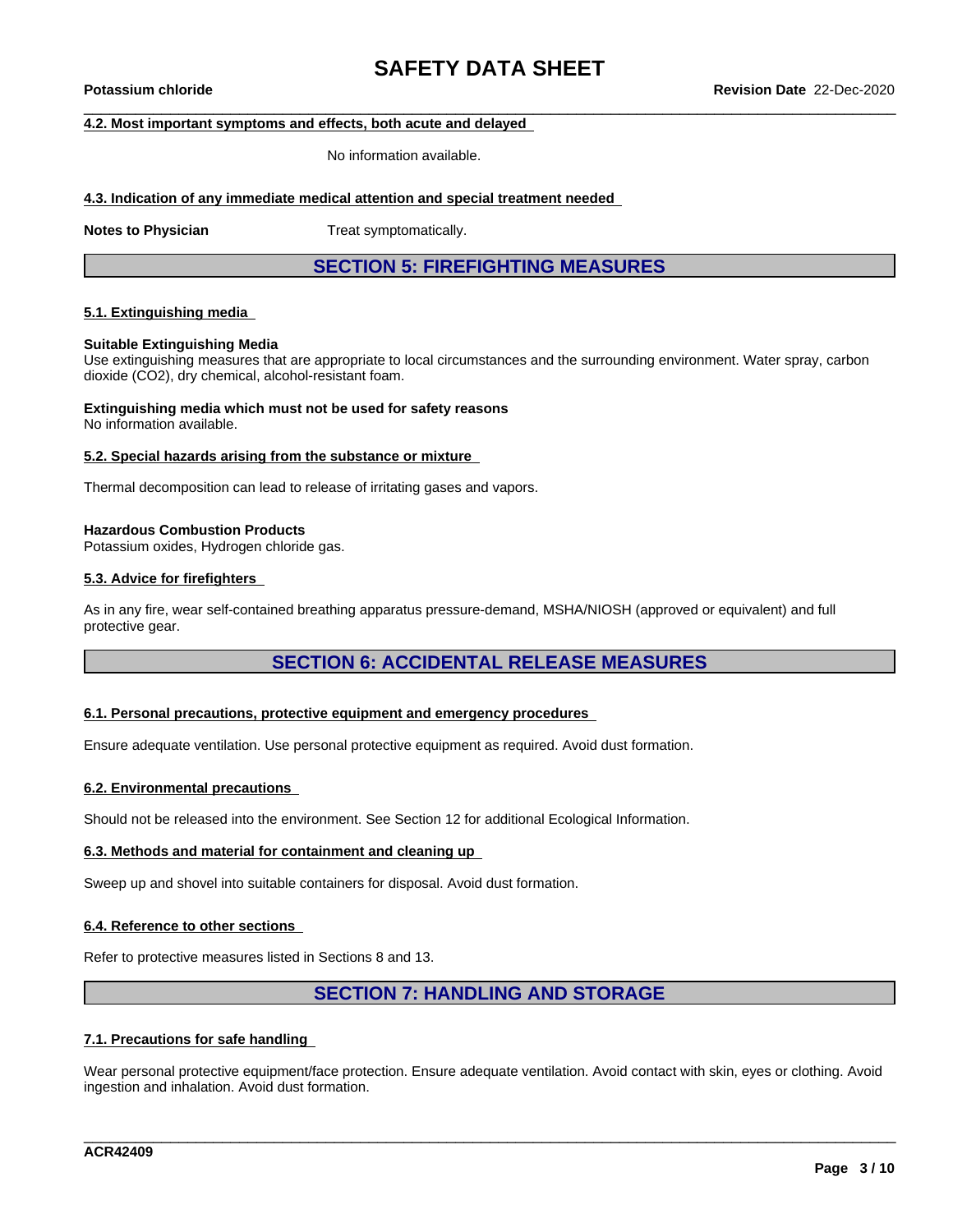#### **Hygiene Measures**

Handle in accordance with good industrial hygiene and safety practice. Keep away from food, drink and animal feeding stuffs. Do not eat, drink or smoke when using this product. Remove and wash contaminated clothing and gloves, including the inside, before re-use. Wash hands before breaks and after work.

#### **7.2. Conditions for safe storage, including any incompatibilities**

Keep containers tightly closed in a dry, cool and well-ventilated place.

#### **Technical Rules for Hazardous Substances (TRGS) 510 Storage Class (LGK) (Germany)** Class 13

#### **7.3. Specific end use(s)**

Use in laboratories

#### **SECTION 8: EXPOSURE CONTROLS/PERSONAL PROTECTION**

#### **8.1. Control parameters**

#### **Exposure limits**

List source(s):

#### **Biological limit values**

This product, as supplied, does not contain any hazardous materials with biological limits established by the region specific regulatory bodies

#### **Monitoring methods**

BS EN 14042:2003 Title Identifier: Workplace atmospheres. Guide for the application and use of procedures for the assessment of exposure to chemical and biological agents.

MDHS14/3 General methods for sampling and gravimetric analysis of respirable and inhalable dust

#### **Derived No Effect Level (DNEL)** Workers

| Route of exposure | Acute effects (local) | <b>Acute effects</b><br>(systemic) | <b>Chronic effects</b><br>(local) | <b>Chronic effects</b><br>(systemic) |
|-------------------|-----------------------|------------------------------------|-----------------------------------|--------------------------------------|
| Oral              |                       |                                    |                                   |                                      |
| Dermal            |                       | $910 \text{ mg/kg}$                |                                   | $303 \text{ mg/kg}$                  |
| <b>Inhalation</b> |                       | 5320 mg/m <sup>3</sup>             |                                   | 1064 mg/m <sup>3</sup>               |

**Predicted No Effect Concentration** No information available. **(PNEC)**

| <b>Fresh water</b>       | $0.1$ mg/L |
|--------------------------|------------|
| <b>Marine water</b>      | $0.1$ mg/L |
| Microorganisms in sewage | 10 $mq/L$  |
| treatment                |            |

#### **8.2. Exposure controls**

#### **Engineering Measures**

None under normal use conditions.

## **Personal protective equipment**

Wear safety glasses with side shields (or goggles) (European standard - EN 166)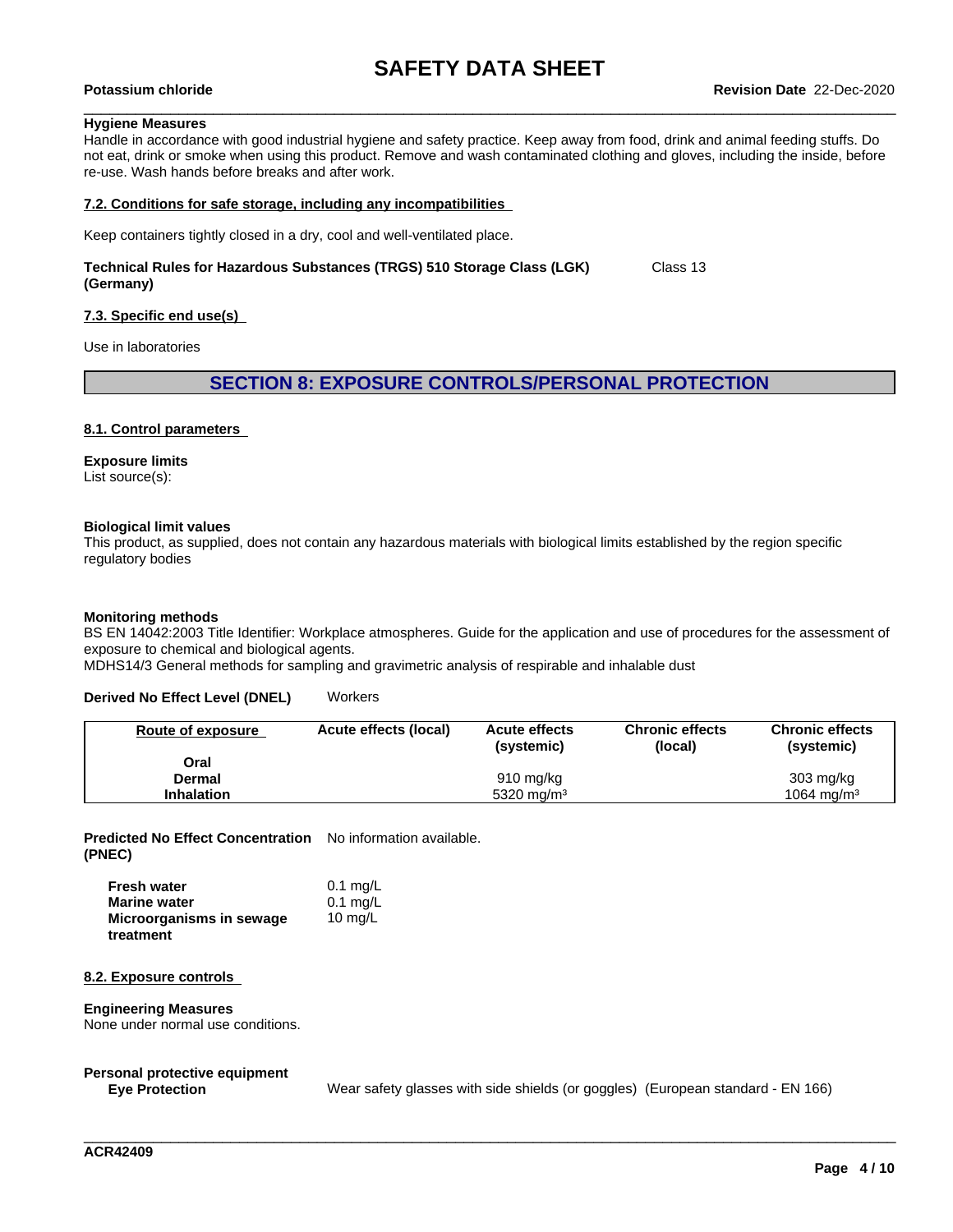# **SAFETY DATA SHEET**<br>Revision Date 22-Dec-2020

| <b>Hand Protection</b>                               |                                   | Protective gloves                          |                                                                          |                                                                                                                                       |
|------------------------------------------------------|-----------------------------------|--------------------------------------------|--------------------------------------------------------------------------|---------------------------------------------------------------------------------------------------------------------------------------|
| Glove material                                       | Breakthrough time Glove thickness |                                            | <b>EU standard</b>                                                       | <b>Glove comments</b>                                                                                                                 |
| Natural rubber                                       | See manufacturers                 |                                            | <b>EN 374</b>                                                            | (minimum requirement)                                                                                                                 |
| Nitrile rubber                                       | recommendations                   |                                            |                                                                          |                                                                                                                                       |
| Neoprene                                             |                                   |                                            |                                                                          |                                                                                                                                       |
| PVC.                                                 |                                   |                                            |                                                                          |                                                                                                                                       |
| Skin and body protection                             |                                   |                                            | Wear appropriate protective gloves and clothing to prevent skin exposure |                                                                                                                                       |
| Inspect gloves before use.                           |                                   |                                            |                                                                          |                                                                                                                                       |
|                                                      |                                   |                                            |                                                                          | Please observe the instructions regarding permeability and breakthrough time which are provided by the supplier of the gloves.        |
| (Refer to manufacturer/supplier for information)     |                                   |                                            |                                                                          |                                                                                                                                       |
|                                                      |                                   |                                            |                                                                          | Ensure gloves are suitable for the task: Chemical compatability, Dexterity, Operational conditions, User susceptibility, e.g.         |
|                                                      |                                   |                                            |                                                                          | sensitisation effects, also take into consideration the specific local conditions under which the product is used, such as the danger |
| of cuts, abrasion.                                   |                                   |                                            |                                                                          |                                                                                                                                       |
| Remove gloves with care avoiding skin contamination. |                                   |                                            |                                                                          |                                                                                                                                       |
| <b>Respiratory Protection</b>                        |                                   |                                            | No protective equipment is needed under normal use conditions.           |                                                                                                                                       |
| Large scale/emergency use                            |                                   |                                            |                                                                          | Use a NIOSH/MSHA or European Standard EN 136 approved respirator if exposure limits                                                   |
|                                                      |                                   | Recommended Filter type: Particle filter 2 | are exceeded or if irritation or other symptoms are experienced          |                                                                                                                                       |
| Small scale/Laboratory use                           |                                   | Maintain adequate ventilation              |                                                                          |                                                                                                                                       |

**Environmental exposure controls** No information available.

# **SECTION 9: PHYSICAL AND CHEMICAL PROPERTIES**

# **9.1. Information on basic physical and chemical properties**

| <b>Physical State</b>                          | Solid                    |                                          |
|------------------------------------------------|--------------------------|------------------------------------------|
| Appearance                                     | White                    |                                          |
| Odor                                           | Odorless                 |                                          |
| <b>Odor Threshold</b>                          | No data available        |                                          |
| <b>Melting Point/Range</b>                     | 770 °C / 1418 °F         |                                          |
| <b>Softening Point</b>                         | No data available        |                                          |
| <b>Boiling Point/Range</b>                     | 1420 °C / 2588 °F        | @ 760 mmHg                               |
| <b>Flammability (liquid)</b>                   | Not applicable           | Solid                                    |
| <b>Flammability (solid,gas)</b>                | No information available |                                          |
| <b>Explosion Limits</b>                        | No data available        |                                          |
| <b>Flash Point</b>                             | No information available | <b>Method -</b> No information available |
| <b>Autoignition Temperature</b>                | No data available        |                                          |
| <b>Decomposition Temperature</b>               | No data available        |                                          |
| рH                                             | 6                        | $50q/L$ (20 $°C$ )                       |
| <b>Viscosity</b>                               | Not applicable           | Solid                                    |
| <b>Water Solubility</b>                        | 340 g/l (20°C)           |                                          |
| Solubility in other solvents                   | No information available |                                          |
| <b>Partition Coefficient (n-octanol/water)</b> |                          |                                          |
| <b>Vapor Pressure</b>                          | No data available        |                                          |
| Density / Specific Gravity                     | 1.987 $g/cm3$            |                                          |
| <b>Bulk Density</b>                            | No data available        |                                          |
| <b>Vapor Density</b>                           | Not applicable           | Solid                                    |
| <b>Particle characteristics</b>                | No data available        |                                          |

\_\_\_\_\_\_\_\_\_\_\_\_\_\_\_\_\_\_\_\_\_\_\_\_\_\_\_\_\_\_\_\_\_\_\_\_\_\_\_\_\_\_\_\_\_\_\_\_\_\_\_\_\_\_\_\_\_\_\_\_\_\_\_\_\_\_\_\_\_\_\_\_\_\_\_\_\_\_\_\_\_\_\_\_\_\_\_\_\_\_\_\_\_\_

**9.2. Other information**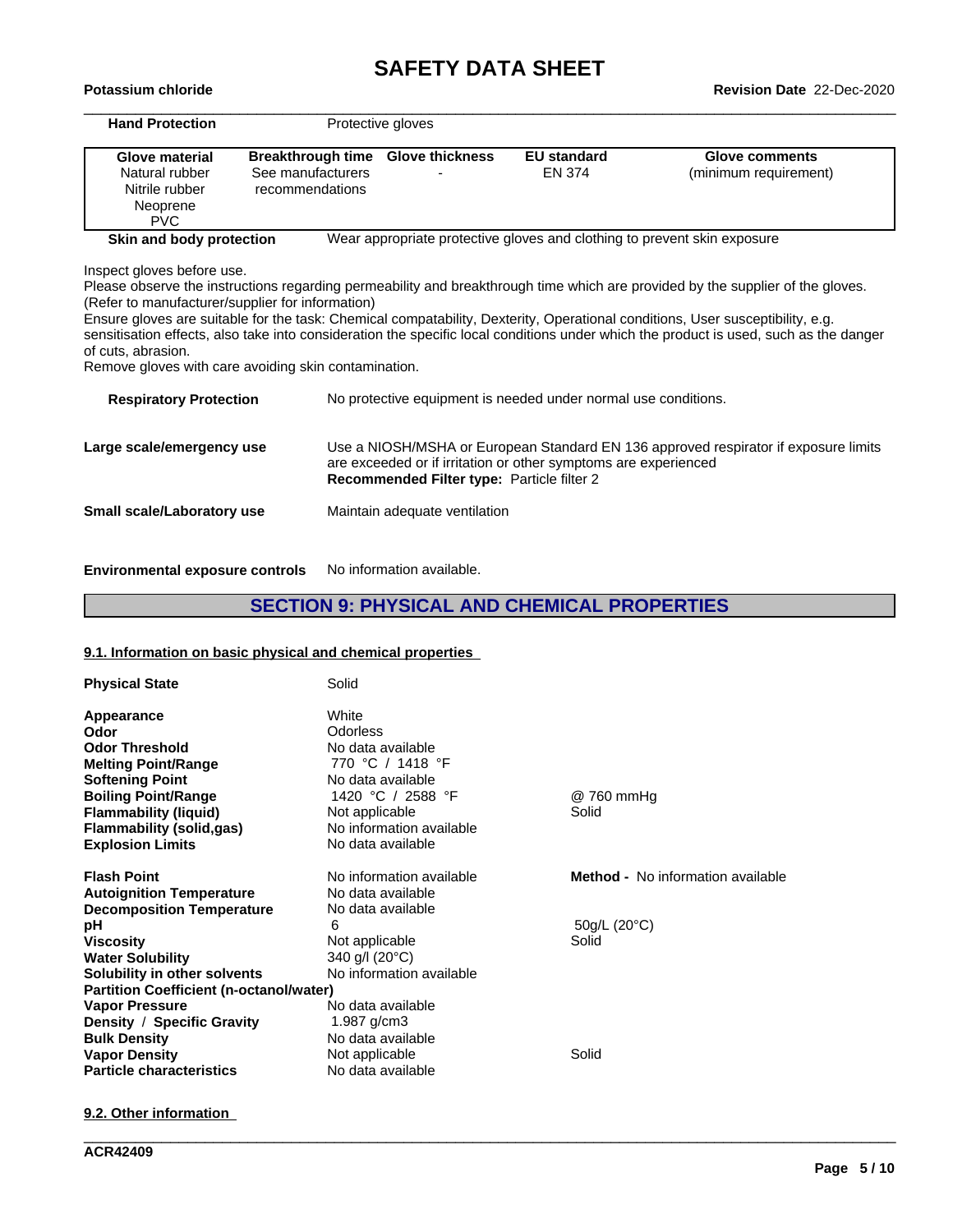**Molecular Formula** Cl K<br>**Molecular Weight** 74.54 **Molecular Weight<br>Evaporation Rate** 

**Not applicable - Solid** 

### **SECTION 10: STABILITY AND REACTIVITY**

| 10.1. Reactivity                                              | None known, based on information available                                                |  |  |  |
|---------------------------------------------------------------|-------------------------------------------------------------------------------------------|--|--|--|
| 10.2. Chemical stability                                      | Hygroscopic.                                                                              |  |  |  |
| 10.3. Possibility of hazardous reactions                      |                                                                                           |  |  |  |
| <b>Hazardous Polymerization</b><br><b>Hazardous Reactions</b> | Hazardous polymerization does not occur.<br>None under normal processing.                 |  |  |  |
| 10.4. Conditions to avoid                                     | Incompatible products. Excess heat. Avoid dust formation. Exposure to moist air or water. |  |  |  |
| 10.5. Incompatible materials                                  | Strong oxidizing agents.                                                                  |  |  |  |

#### **10.6. Hazardous decomposition products**

Potassium oxides. Hydrogen chloride gas.

### **SECTION 11: TOXICOLOGICAL INFORMATION**

#### **11.1. Information on hazard classes as defined in Regulation (EC) No 1272/2008**

#### **Product Information**

| (a) acute toxicity; |                                                                  |
|---------------------|------------------------------------------------------------------|
| Oral                | Based on available data, the classification criteria are not met |
| Dermal              | No data available                                                |
| <b>Inhalation</b>   | No data available                                                |
|                     |                                                                  |

| Component          | LD50 Oral                                | <b>LD50 Dermal</b> | <b>LC50 Inhalation</b> |
|--------------------|------------------------------------------|--------------------|------------------------|
| Potassium chloride | Rat<br>0 = 2600 ma/ka<br>$R - C$<br>∟ບບບ |                    |                        |
|                    |                                          |                    |                        |

| (b) skin corrosion/irritation;                                       | No data available                      |
|----------------------------------------------------------------------|----------------------------------------|
| (c) serious eye damage/irritation;                                   | No data available                      |
| (d) respiratory or skin sensitization;<br><b>Respiratory</b><br>Skin | No data available<br>No data available |
| (e) germ cell mutagenicity;                                          | No data available                      |
| (f) carcinogenicity;                                                 | No data available                      |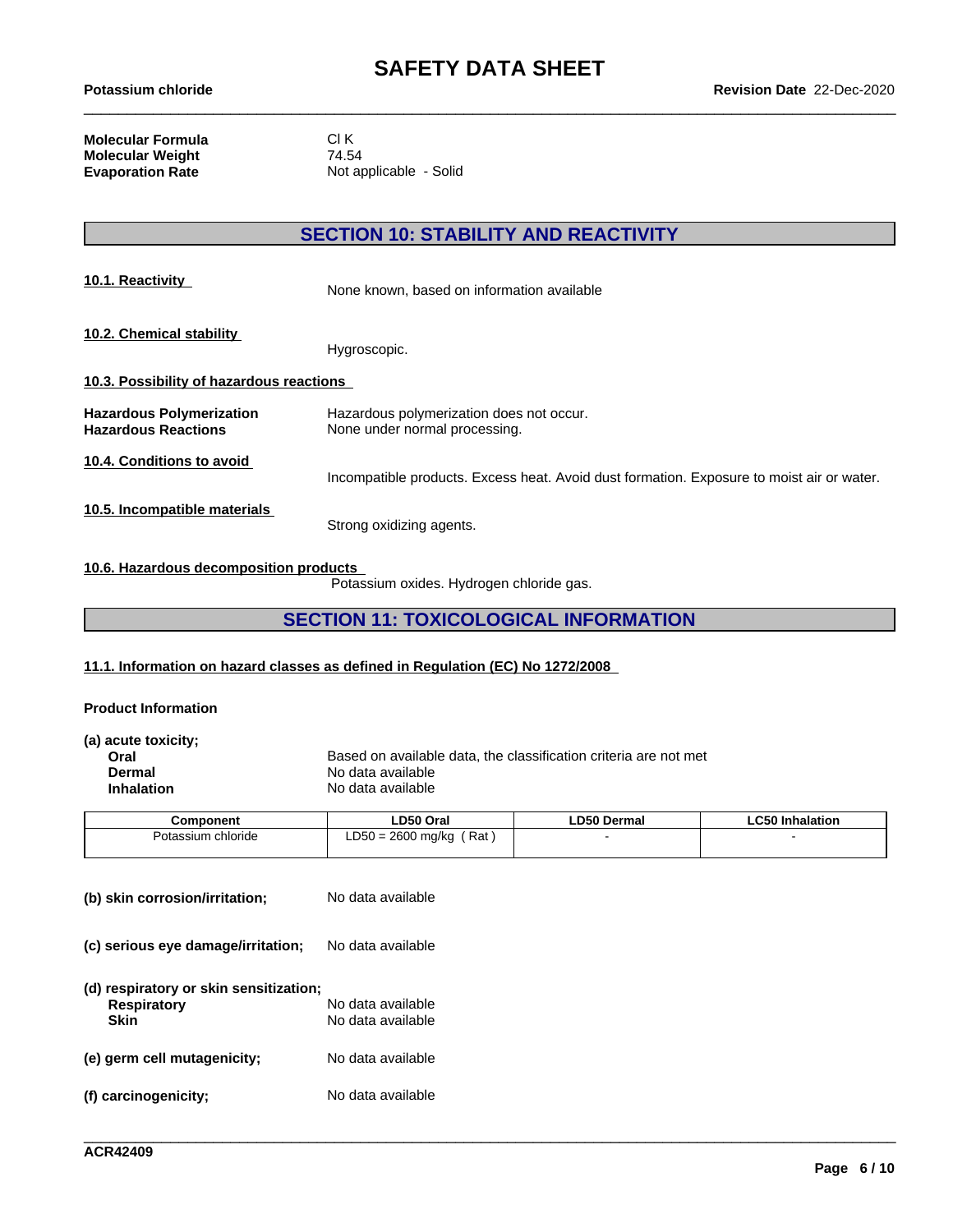There are no known carcinogenic chemicals in this product

| (g) reproductive toxicity;                                              | No data available         |
|-------------------------------------------------------------------------|---------------------------|
| (h) STOT-single exposure;                                               | No data available         |
| (i) STOT-repeated exposure;                                             | No data available         |
| <b>Target Organs</b>                                                    | No information available. |
| (j) aspiration hazard;                                                  | Not applicable<br>Solid   |
| Symptoms / effects, both acute and No information available.<br>delayed |                           |

#### **11.2. Information on other hazards**

**Endocrine Disrupting Properties** Assess endocrine disrupting properties for human health. This product does not contain any known or suspected endocrine disruptors.

### **SECTION 12: ECOLOGICAL INFORMATION**

#### **12.1. Toxicity Ecotoxicity effects** .

| Component          | <b>Freshwater Fish</b>                                                                             | <b>Water Flea</b>  | <b>Freshwater Algae</b> |
|--------------------|----------------------------------------------------------------------------------------------------|--------------------|-------------------------|
| Potassium chloride | Lepomis macrochirus: LC50:<br>1060 mg/L /96h<br>Pimephales promelas: LC50: 750<br>- 1020 ma/L /96h | EC50: 825 mg/L/48h | EC50: 2500 mg/L/72h     |

| 12.2. Persistence and degradability<br><b>Persistence</b><br><b>Degradability</b>  | Soluble in water, Persistence is unlikely, based on information available.<br>Not relevant for inorganic substances.                                          |
|------------------------------------------------------------------------------------|---------------------------------------------------------------------------------------------------------------------------------------------------------------|
| 12.3. Bioaccumulative potential                                                    | Bioaccumulation is unlikely                                                                                                                                   |
| 12.4. Mobility in soil                                                             | The product is water soluble, and may spread in water systems Will likely be mobile in the<br>environment due to its water solubility. Highly mobile in soils |
| 12.5. Results of PBT and vPvB<br>assessment                                        | In accordance with Annex XIII of the REACH Regulation, inorganic substances do not<br>require assessment.                                                     |
| 12.6. Endocrine disrupting<br>properties<br><b>Endocrine Disruptor Information</b> | This product does not contain any known or suspected endocrine disruptors                                                                                     |
| 12.7. Other adverse effects                                                        |                                                                                                                                                               |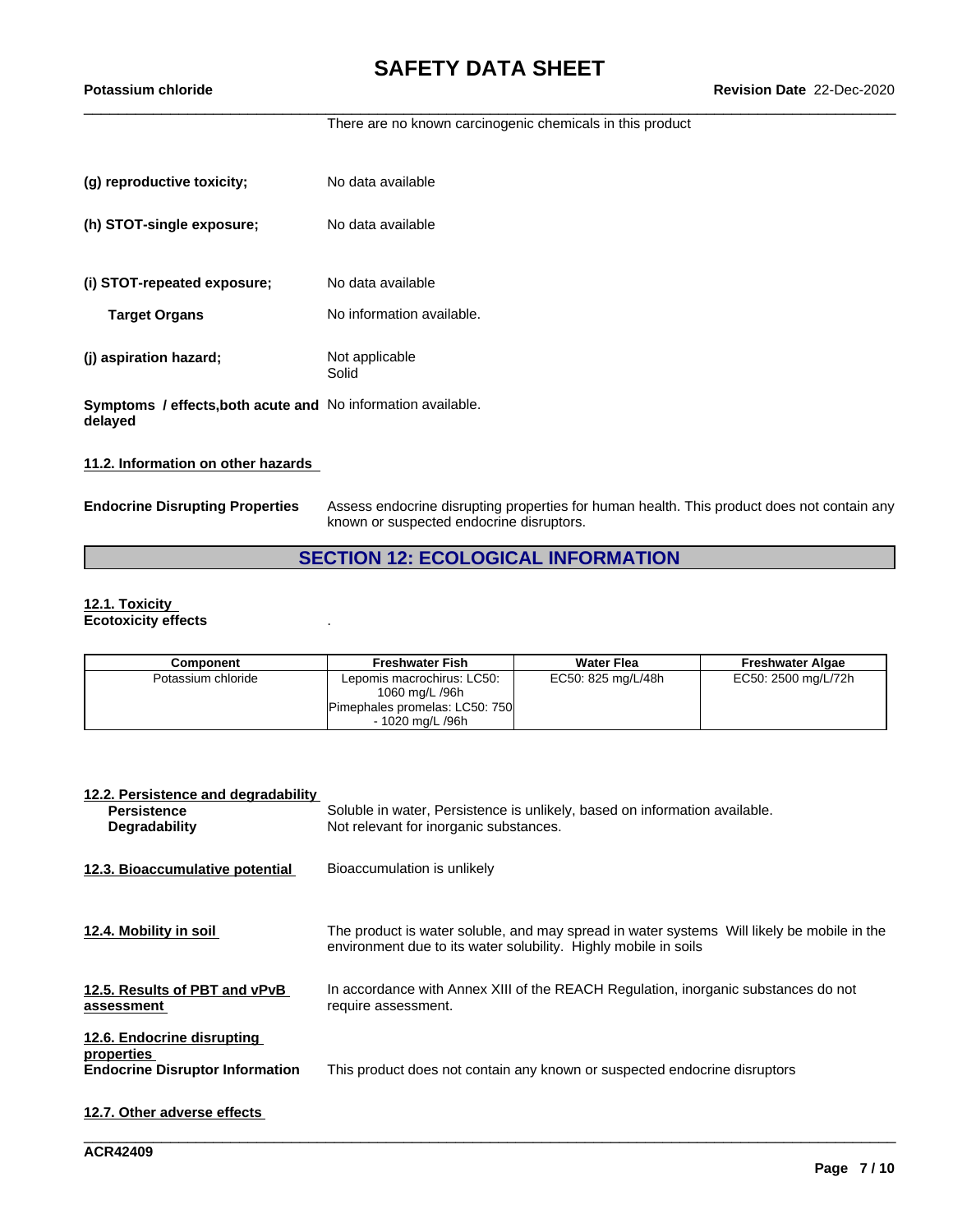### **Persistent Organic Pollutant** This product does not contain any known or suspected substance **Ozone Depletion Potential** This product does not contain any known or suspected substance

### **SECTION 13: DISPOSAL CONSIDERATIONS**

#### **13.1. Waste treatment methods**

| Waste from Residues/Unused<br><b>Products</b> | Chemical waste generators must determine whether a discarded chemical is classified as a<br>hazardous waste. Consult local, regional, and national hazardous waste regulations to<br>ensure complete and accurate classification. |
|-----------------------------------------------|-----------------------------------------------------------------------------------------------------------------------------------------------------------------------------------------------------------------------------------|
| <b>Contaminated Packaging</b>                 | Empty remaining contents. Dispose of in accordance with local regulations. Do not re-use<br>empty containers.                                                                                                                     |
| European Waste Catalogue (EWC)                | According to the European Waste Catalog, Waste Codes are not product specific, but<br>application specific.                                                                                                                       |
| <b>Other Information</b>                      | Waste codes should be assigned by the user based on the application for which the product<br>was used.                                                                                                                            |

#### **SECTION 14: TRANSPORT INFORMATION**

**14.1. UN number 14.2. UN proper shipping name 14.3. Transport hazard class(es) 14.4. Packing group ADR** Not regulated **14.1. UN number 14.2. UN proper shipping name 14.3. Transport hazard class(es)**

**IMDG/IMO** Not regulated

**14.4. Packing group**

**IATA** Not regulated **14.1. UN number 14.2. UN proper shipping name 14.3. Transport hazard class(es) 14.4. Packing group**

**14.5. Environmental hazards** No hazards identified

**14.6. Special precautions for user** No special precautions required

**14.7. Maritime transport in bulk according to IMO instruments**

Not applicable, packaged goods

### **SECTION 15: REGULATORY INFORMATION**

#### **15.1. Safety, health and environmental regulations/legislation specific for the substance or mixture**

#### **International Inventories**

X = listed, Europe (EINECS/ELINCS/NLP), U.S.A. (TSCA), Canada (DSL/NDSL), Philippines (PICCS), China (IECSC), Japan (ENCS), Australia (AICS), Korea (ECL).

| KECL<br><b>AICS</b><br>5000<br><b>ENCS</b><br><b>PICCS</b><br><br>wal | 'NDSL | <b>DSL</b> | TCC.<br>יש | <b>NLP</b> | $\cdots$<br>∟INCS. | <b>EINECS</b><br>نس۔ | Component |
|-----------------------------------------------------------------------|-------|------------|------------|------------|--------------------|----------------------|-----------|
|-----------------------------------------------------------------------|-------|------------|------------|------------|--------------------|----------------------|-----------|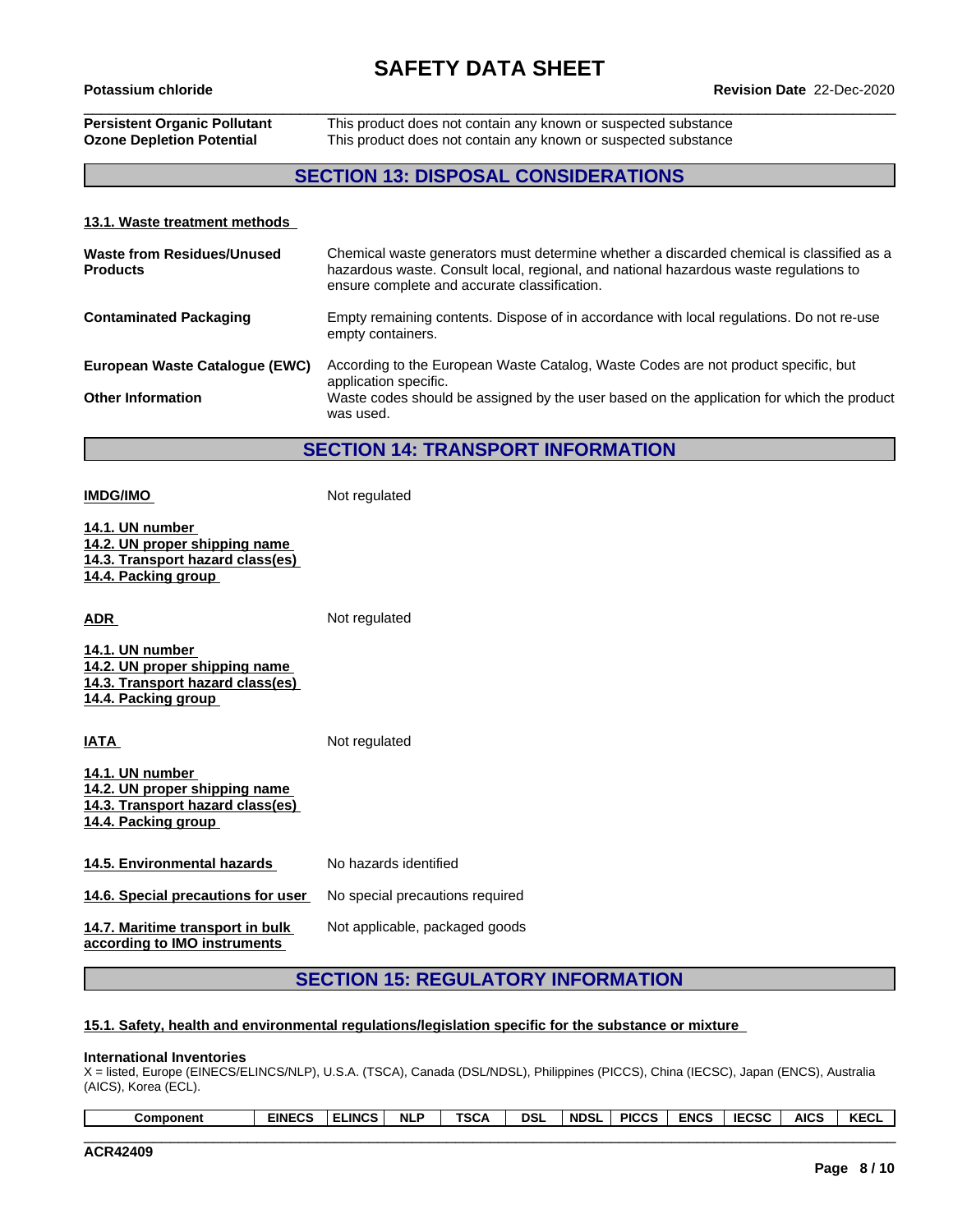| Potassium<br><b>chloride</b> |           |  |           |  |  | Revision Date 22-Dec-2020 |
|------------------------------|-----------|--|-----------|--|--|---------------------------|
| Potassium chloride           | 231-211-8 |  | $\lambda$ |  |  | KE-2908                   |

#### Regulation (EC) No 649/2012 of the European Parliament and of the Council of 4 July 2012 concerning the export and **import of dangerous chemicals**

Not applicable

#### **National Regulations**

**WGK Classification** See table for values

|                          | ---<br><b>Wate</b><br>$\mathbf{r}$<br><b>rmany</b><br>้ V พ/V พ/<br>⊶uassitic<br>.catio <sup>.</sup> | _uft<br><b>Class</b><br>∔armanv<br>JО |
|--------------------------|------------------------------------------------------------------------------------------------------|---------------------------------------|
| ⊇ota<br>$\sim$<br>сполов | WGK                                                                                                  |                                       |

| :omponent             | <b>INRS</b><br>ables<br>rance<br>occupation<br>diseases                                                                                 |
|-----------------------|-----------------------------------------------------------------------------------------------------------------------------------------|
| Potassium<br>chloride | R <sub>G</sub><br>- 27<br>√MP∖<br>ab<br>nelles<br>eaux<br>. nr<br>.otessionn<br>maladies<br>des<br>. -<br>O<br>$\overline{\phantom{a}}$ |
| _ _ _ _ _ _<br>__     | ____                                                                                                                                    |

**UK** - Take note of Control of Substances Hazardous to Health Regulations (COSHH) 2002 and 2005 Amendment

#### **15.2. Chemical safety assessment**

A Chemical Safety Assessment/Report (CSA/CSR) has not been conducted

#### **SECTION 16: OTHER INFORMATION**

#### **Full text of H-Statements referred to undersections 2 and 3**

#### **Legend**

| <b>CAS</b> - Chemical Abstracts Service                                                                                                                                                                                                                                                                                                                                                                                          | <b>TSCA</b> - United States Toxic Substances Control Act Section 8(b)<br>Inventory                                                                                                                                                                                                                                             |
|----------------------------------------------------------------------------------------------------------------------------------------------------------------------------------------------------------------------------------------------------------------------------------------------------------------------------------------------------------------------------------------------------------------------------------|--------------------------------------------------------------------------------------------------------------------------------------------------------------------------------------------------------------------------------------------------------------------------------------------------------------------------------|
| EINECS/ELINCS - European Inventory of Existing Commercial Chemical DSL/NDSL - Canadian Domestic Substances List/Non-Domestic<br>Substances/EU List of Notified Chemical Substances<br><b>PICCS</b> - Philippines Inventory of Chemicals and Chemical Substances<br><b>IECSC</b> - Chinese Inventory of Existing Chemical Substances<br><b>KECL</b> - Korean Existing and Evaluated Chemical Substances                           | Substances List<br><b>ENCS</b> - Japanese Existing and New Chemical Substances<br><b>AICS</b> - Australian Inventory of Chemical Substances<br>NZIoC - New Zealand Inventory of Chemicals                                                                                                                                      |
| WEL - Workplace Exposure Limit<br><b>ACGIH</b> - American Conference of Governmental Industrial Hygienists<br><b>DNEL</b> - Derived No Effect Level<br><b>RPE</b> - Respiratory Protective Equipment<br><b>LC50</b> - Lethal Concentration 50%<br><b>NOEC</b> - No Observed Effect Concentration<br><b>PBT</b> - Persistent, Bioaccumulative, Toxic                                                                              | <b>TWA</b> - Time Weighted Average<br><b>IARC</b> - International Agency for Research on Cancer<br>Predicted No Effect Concentration (PNEC)<br>LD50 - Lethal Dose 50%<br><b>EC50</b> - Effective Concentration 50%<br><b>POW</b> - Partition coefficient Octanol: Water<br><b>vPvB</b> - very Persistent, very Bioaccumulative |
| <b>ADR</b> - European Agreement Concerning the International Carriage of<br>Dangerous Goods by Road<br><b>IMO/IMDG</b> - International Maritime Organization/International Maritime<br>Dangerous Goods Code<br><b>OECD</b> - Organisation for Economic Co-operation and Development<br><b>BCF</b> - Bioconcentration factor<br>Key literature references and sources for data<br>https://echa.europa.eu/information-on-chemicals | <b>ICAO/IATA</b> - International Civil Aviation Organization/International Air<br><b>Transport Association</b><br><b>MARPOL</b> - International Convention for the Prevention of Pollution from<br>Ships<br><b>ATE</b> - Acute Toxicity Estimate<br>VOC (volatile organic compound)                                            |

Suppliers safety data sheet, Chemadvisor - LOLI, Merck index, RTECS

#### **Training Advice**

Chemical hazard awareness training, incorporating labelling, Safety Data Sheets (SDS), Personal Protective Equipment (PPE) and hygiene.